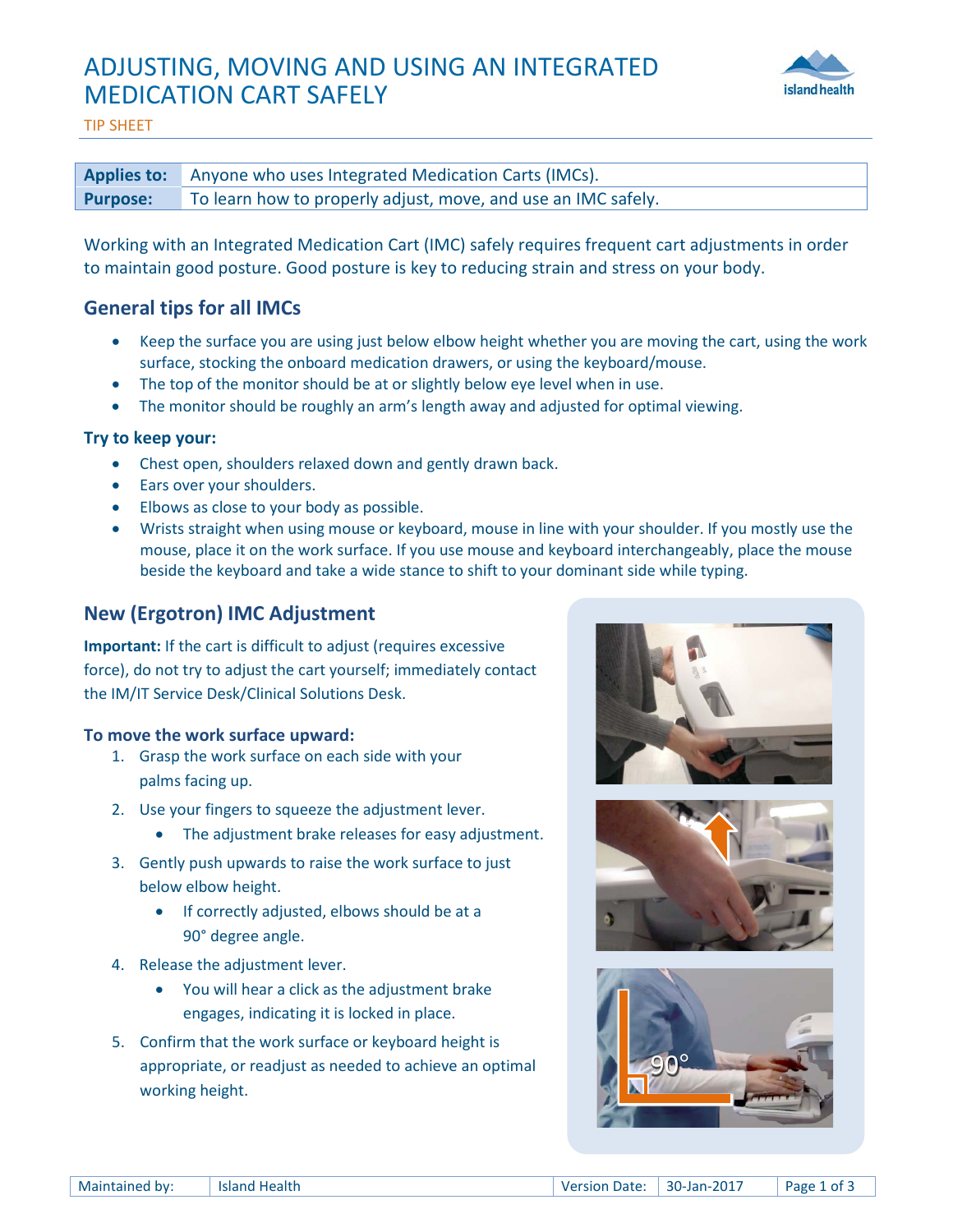# ADJUSTING, MOVING AND USING AN INTEGRATED MEDICATION CART SAFELY



### TIP SHEET

#### **To move the work surface downward:**

- 1. Grip the work surface on each side with your **palms facing down**.
- 2. Use your fingers to squeeze the adjustment lever.
- 3. Gently push downwards to lower the work surface to elbow height.
	- If correctly adjusted, elbows should be at a 90° degree angle.
- 4. Release the adjustment lever.
	- You will hear a click as the adjustment brake engages, indicating it is locked in place.
- 5. Confirm that the work surface or keyboard height is appropriate, or readjust as needed to achieve an optimal working height.

## **Adjusting the keyboard (if applicable/adjustable)**

- 1. Grip the keyboard tray at the top and bottom.
- 2. Gently pull the keyboard tray forward as needed and adjust the tilt backwards or forwards.
	- The adjustment should allow your wrists to remain level (180°) with your arms while typing.

**Note:** The wrist support should only be used for resting when **not** typing.

- 3. Grip the edge of the mouse tray (located on either side of the keyboard).
- 4. Pull gently to extend the mouse tray outwards in the direction of your dominant hand.
- 5. Place the mouse onto the mouse tray.
	- Keep your arms close to your sides.

## **Adjusting the Monitor**

### **Monitor Tilt and Pan**

- 1. Grip each side of the monitor.
- 2. Gently tilt the monitor forwards or backwards to accommodate for vision and glare.
- 3. Gently turn the monitor horizontally to adjust the pan as needed.